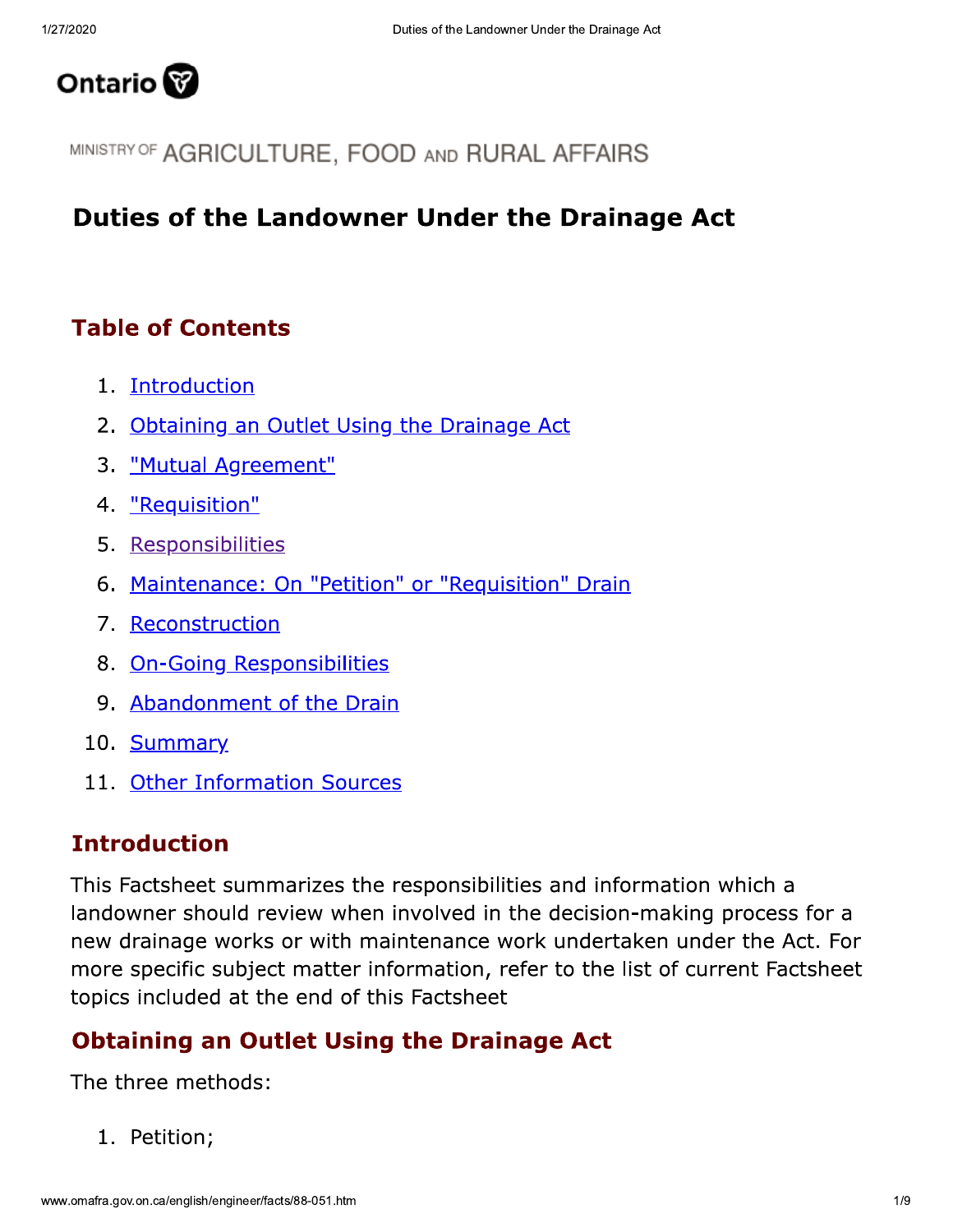- 2. Mutual Agreement; and
- 3. Requisition, are covered in detail in Factsheets. This discussion relates primarily to the "petition" procedure but the same information would be useful for the other methods.

The "petition" method is a procedure established by provincial statute (The Drainage Act) whereby a municipality may; (a) upon "petition" consider the initiation of a new drainage works for "an area requiring drainage"; or (b) upon maintenance work on a drain previously constructed under the Drainage Act.

Where a new drainage works is proposed, the Drainage Act provides for the preparation of either a "preliminary" or a "final" report. Where there is either a "preliminary" or a "final" report. Where there is some doubt about the total costs, and the benefit of an improved drainage outlet to the area, council and landowners should consider a preliminary report to determine the value of the proposal. Costs of the preliminary report are less since little detail is included in arriving at an estimate. Further, costs of the preliminary report are assessed equally to all petitioners. The preliminary report provides the landowners an opportunity to review total costs before the final report procedure is commenced. Council also has an opportunity to hear the landowners concerns from within the "area requiring drainage" before being more formally involved in a final report. Landowners within the "area requiring drainage" have an opportunity to add or remove their names from the original petition at the meeting to consider the preliminary report. Thus, when a landowner has received a "preliminary report", that owner is in the "area requiring drainage". The owner should show interest in future discussions of the preliminary report since some portion of the costs will be charged to the owned property.

Similarly, if a report is prepared, the landowner has an interest in the financial and physical details of the proposed drain.

#### "Mutual Agreement"

The Drainage Act also provides a method whereby landowners may "agree" on a drainage works. When the required information is documented and registered against the properties party to the agreement, the agreement has legal status. The landowners are responsible for maintenance and the apportioning of costs for maintenance. See OMAFRA Factsheet Mutual Agreement Drains, for more detail.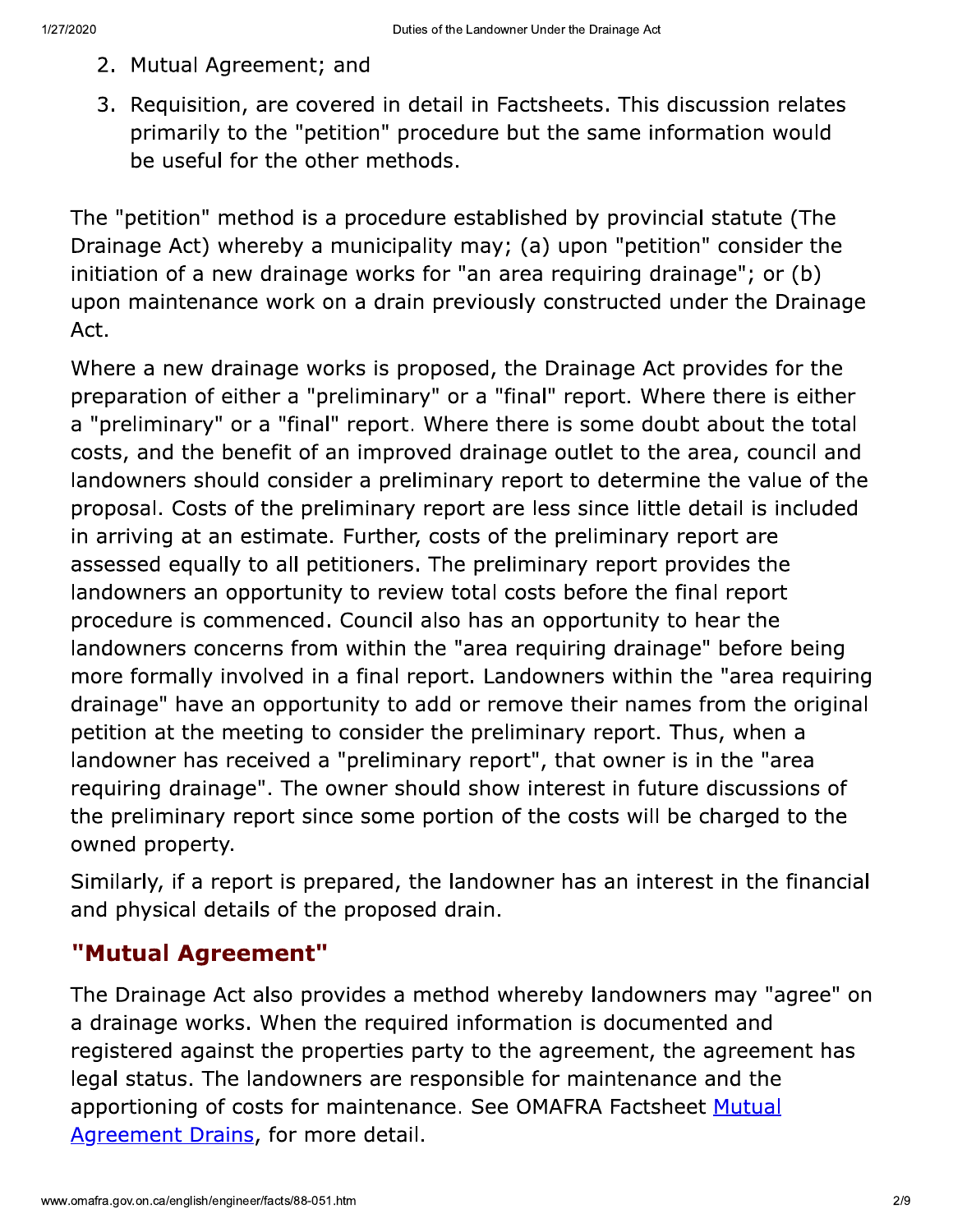# "Requisition"

The Drainage Act also provides a "requisition" method which may be used by an owner requiring drainage when adjoining landowners are not sympathetic to drainage needs, providing the owner can meet certain criteria itemized in The Drainage Act. See OMAFRA Factsheet Drainage Legislation, for more information.

## **Responsibilities**

Owners must realize that the Act provides for a means of acquiring a drainage outlet through participation, understanding and negotiation between landowners. The engineer and council provide the "vehicle" for obtaining the "outlet" under statute law.

When a petition is circulated, landowners in an "area requiring drainage" determine the "value" of a proposed drainage works for their own property and anticipated management practices. On this basis, the owner may either support a petition or decline to sign.

The landowner should discuss drainage needs required to provide improved management practices or a more profitable cropping system with neighbours and others. Landowners signing the petition will be financially responsible for some portion of the costs depending upon the extent of the report, and subject to whatever appeals may arise.

In return for outlet drain assessment, landowners assessed for outlet are provided with a drain having an outlet free of common law liabilities. Landowners assessed for benefit will have an improved property. OMAFRA Factsheet Understanding Drainage Assessment, gives more information.

The landowner should recognize that a Drainage Act report may be activated when a petition by;

- 1. a simple majority of owners;
- 2. an owner of more than 60% of the area in the area requiring drainage; or
- 3. the road superintendent of the municipality is submitted.

Landowners in an existing defined drainage watershed under a by-law are fiscally responsible "pro-rata" for maintenance work undertaken according to the current by-law and report.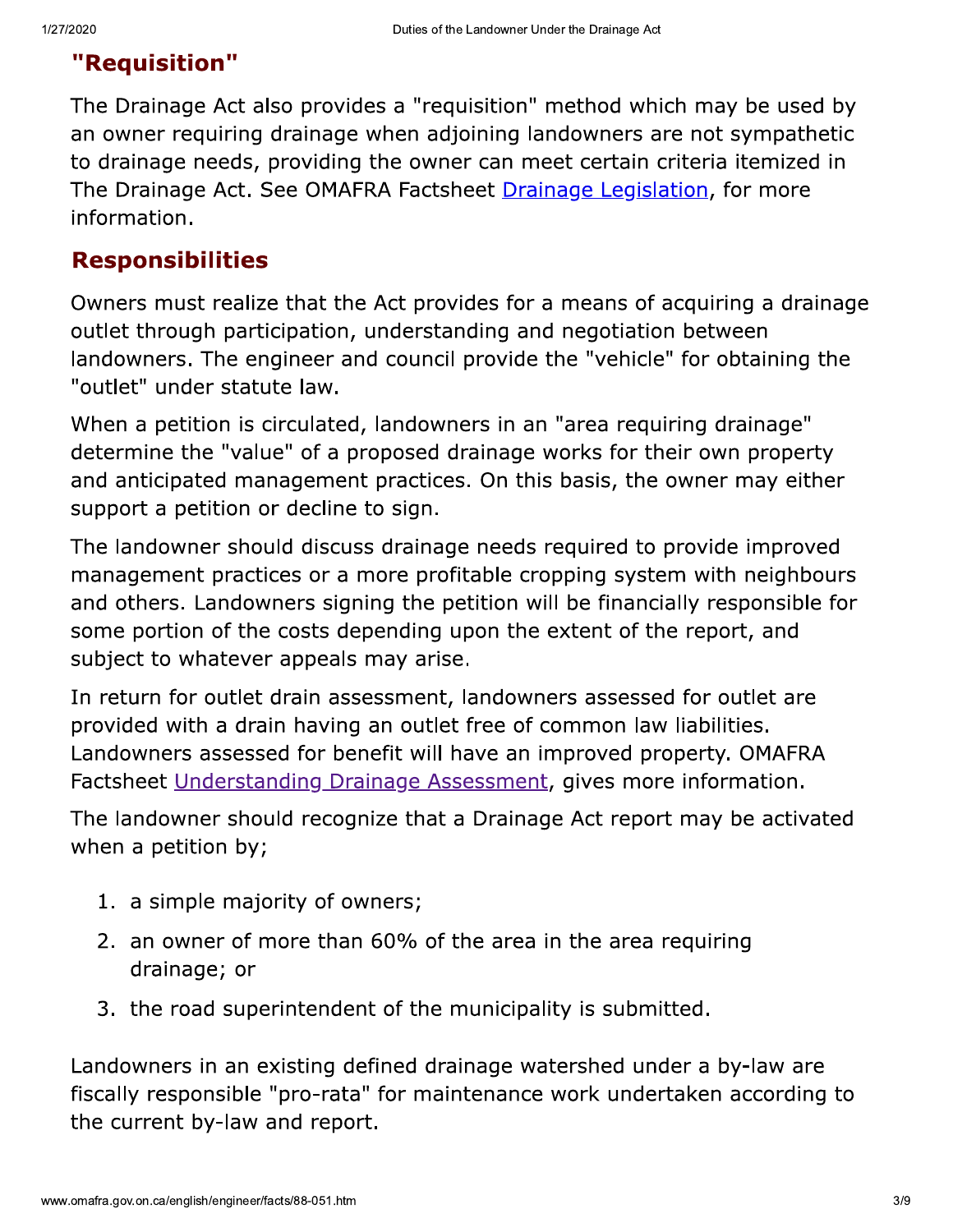The municipality or municipalities are responsible for undertaking maintenance activities which maintain the drain to the design and specifications of the current "drainage report".

As the Drainage Act procedures are carried out, the landowners may appeal decisions. Landowners must also realize that their own concerns may not be those of their neighbours and that the proposal should be viewed for the "common economic good" of the broader "watershed community".

The Drainage Act evolves in procedure from an owner to owner informal discussion, to petition to the "on-site" meeting with the engineer for informal discussion. This is the best time to put forth personal concerns. Further into the procedure, it becomes more difficult to make changes in location, material, or specifications. Once a report is written and presented to council and landowners, concerns must be formalized as appeals. Thus the individual landowner has less and less direct impact through discussion! It is therefore important to attend, or be represented at all meetings commencing with the on-site meeting to voice opinions.

Appeals are possible to:

- 1. The Court of Revision;
- 2. The Drainage Tribunal;
- 3. The Drainage Referee; and
- 4. The Civil Courts (see OMAFRA Factsheet Drainage Act Appeals).

The landowner must decide "if" an appeal is relevant based on facts, and of what economic future importance it may be to landowners on the drain. The landowner must make the proper appeal in the proper time period. A missed appeal time period means that the appeal opportunity on a matter has been forfeited!

Appeals may add costs and time delays to final construction. A landowner should thus consider the further costs which may accrue to the drain before carrying appeals to the next jurisdictional level.

A by-law passed under The Drainage Act R.S.O. 1980 obligates landowners within the watershed to meet the costs of construction and/or maintenance on a pro-rata basis as set out in the by-law. Charges for drainage are placed against the property and are due and payable as municipal taxes. New rural landowners should always request drainage information.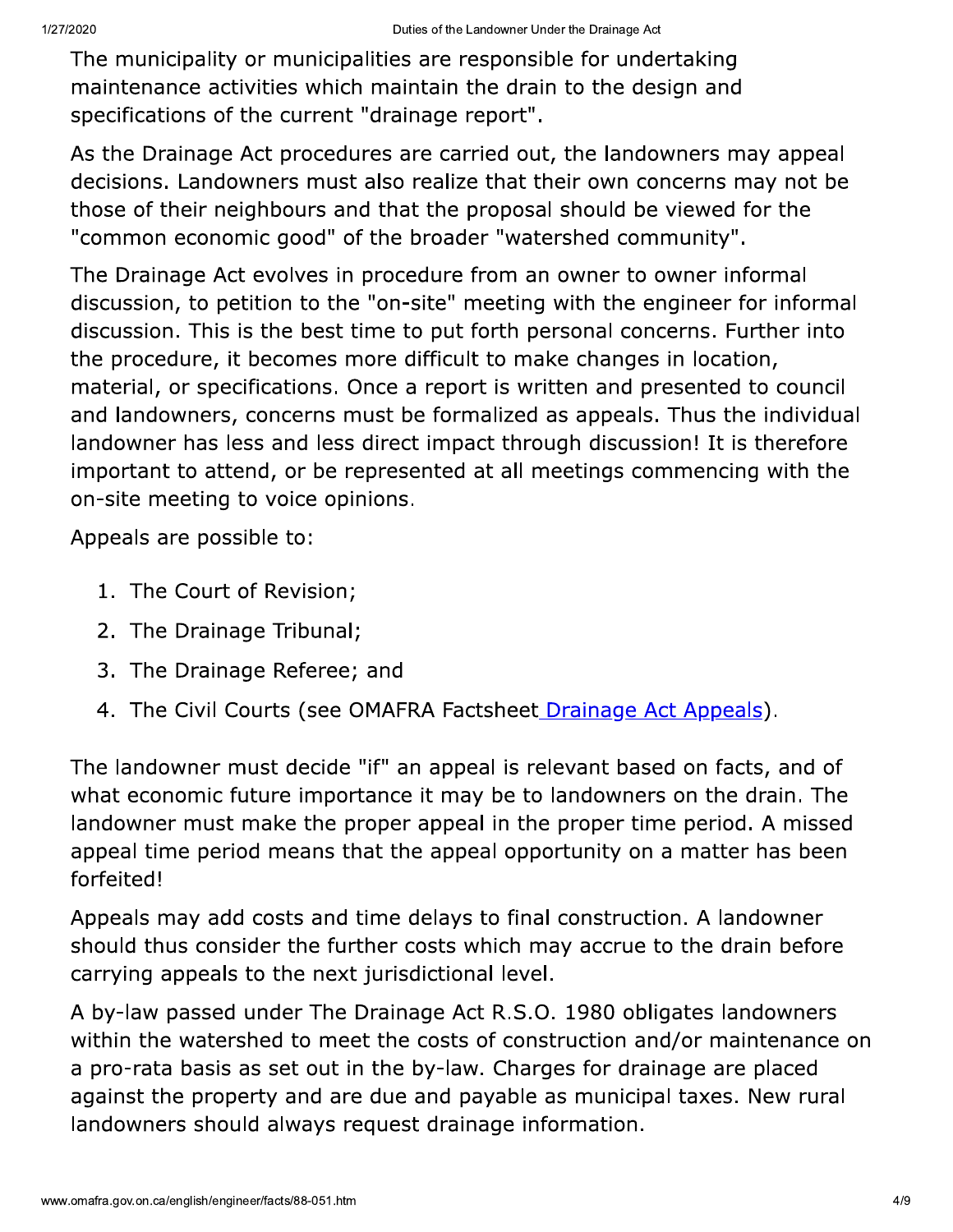Landowners retain ownership of the property subject to the statements in a drainage report. Such items as buffer strips, working area, access to the drain, bridges, pumps and various erosion control structures are examples of items covered in the specifications and discussion in a drainage report. Recognize that the "working area" specified in the report is expected to be available for maintenance work.

To cover present construction damage if any, and future maintenance damage, if any; most reports contain a schedule of "Allowances". The landowner should recognize that the allowances shown cover present construction and future maintenance - being established for land area permanently taken out of production or for crop damages.

The onus is on the landowner to attend or be represented at all meetings where notification has been received. Non-attendance implies acceptance of the report as presented.

As a landowner who has land in the "area requiring drainage", you will receive formal notice of the time and place of the "on-site" meeting. While your attendance (or that of your representative) is not mandatory, it is the best opportunity to discuss your drainage requirements. Consider wetland areas which would benefit from drainage, closed or open drain preference, (if open drain, location of material from drain construction), crossing requirements location, width, maximum loads, seasonal or year-round use: surface water entry to the drain, erosion problems, unstable soil conditions, fencing, location and condition of existing subsurface drains, special concerns such as grass buffer strips, windbreaks, and many others.

The landowner should read the entire report when received. Get help from the municipal drainage superintendent, the local agricultural engineer, or some other knowledgeable person if you do not understand. Review all items which may affect your lands and crops e.g. location, fencing, buffer strips, crossing type and width.

The landowners must be aware of any special statements delegating responsibility to them during construction, e.g. cattle management, crop harvesting, tree, stump, or stone removal; fence replacement, provisions for working area access to the working area, etc.

The landowners must be aware of the method of disposal of excavated material - both now and in the future - so crops may be planted to limit anticipated problems.

Landowners should review the schedule of allowances, the assessment schedule and the maintenance clauses in the report. The Factsheets,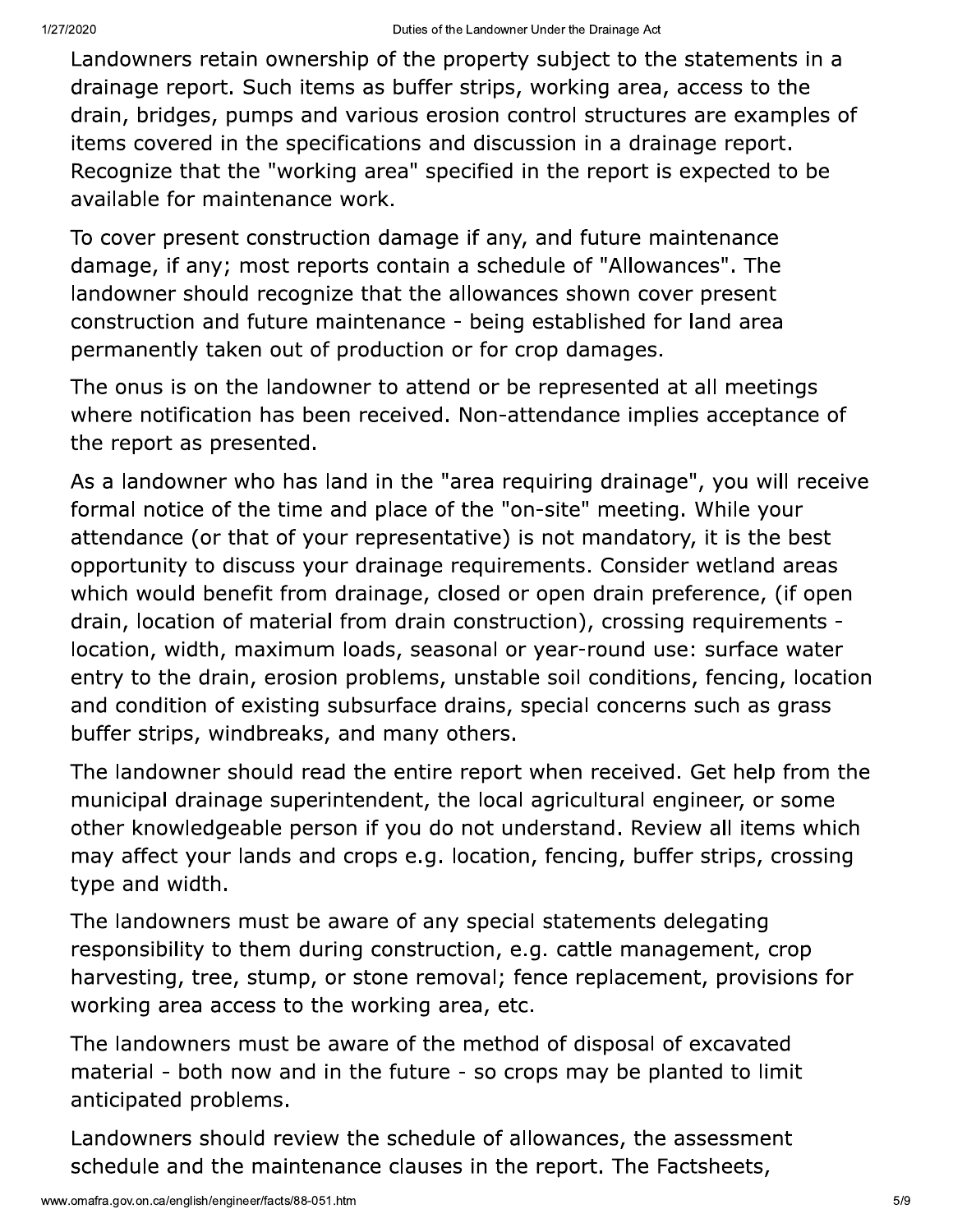Understanding Drainage Assessment, Drainage Benefits, and Drainage Act Appeals, all provide additional information. Review the full report before attending the "meeting to consider" - a notice which landowners receive when they own lands within the defined watershed.

The landowner should maintain inspection after construction to ensure the integrity of the drain is maintained - report concerns to the drainage superintendent.

#### **Maintenance: On "Petition" or "Requisition" Drain**

The municipality is responsible for the maintenance of a drainage works construction under the Drainage Act, RSO 1980 to the extent of the work and structures specified in the current report. To this extent, landowners within the defined watershed of the drainage works, are also responsible for the cost of repairs or maintenance as set out in the maintenance clause of the report. Consequently, the landowner should do periodic inspection of the drainage works and notify the drainage superintendent whenever the drainage works is out of repair so minor maintenance work can be undertaken to maintain the integrity of the drain.

When the current report does not cover many of the more recent environmental concerns, a landowner can accomplish many minor erosion control measures without involving other landowners.

Keep cattle access limited by fencing and providing cattle crossings - grant programs may be available for erosion control systems through the Ontario Ministry of Agriculture and Food.

Provide erosion structures for surface water if not part of the report having regard to suitability and durability of structure. Be aware that structural failures which cause blockage in the drains are the responsibility of the constructor.

Provide outfalls for sub-surface drain systems which do not impede channel flow, are durable, and do not erode the bank of an open drain.

Maintain a grassed buffer strip along open drain banks to aid bank stability. If spraying to eliminate weeds, make sure that over-spraying into drains with moving water does not occur.

Where necessary maintenance is not undertaken by the municipality, the landowner may formally appeal to the Drainage Referee for damages caused by the lack of maintenance which occurred after the date of the formal appeal.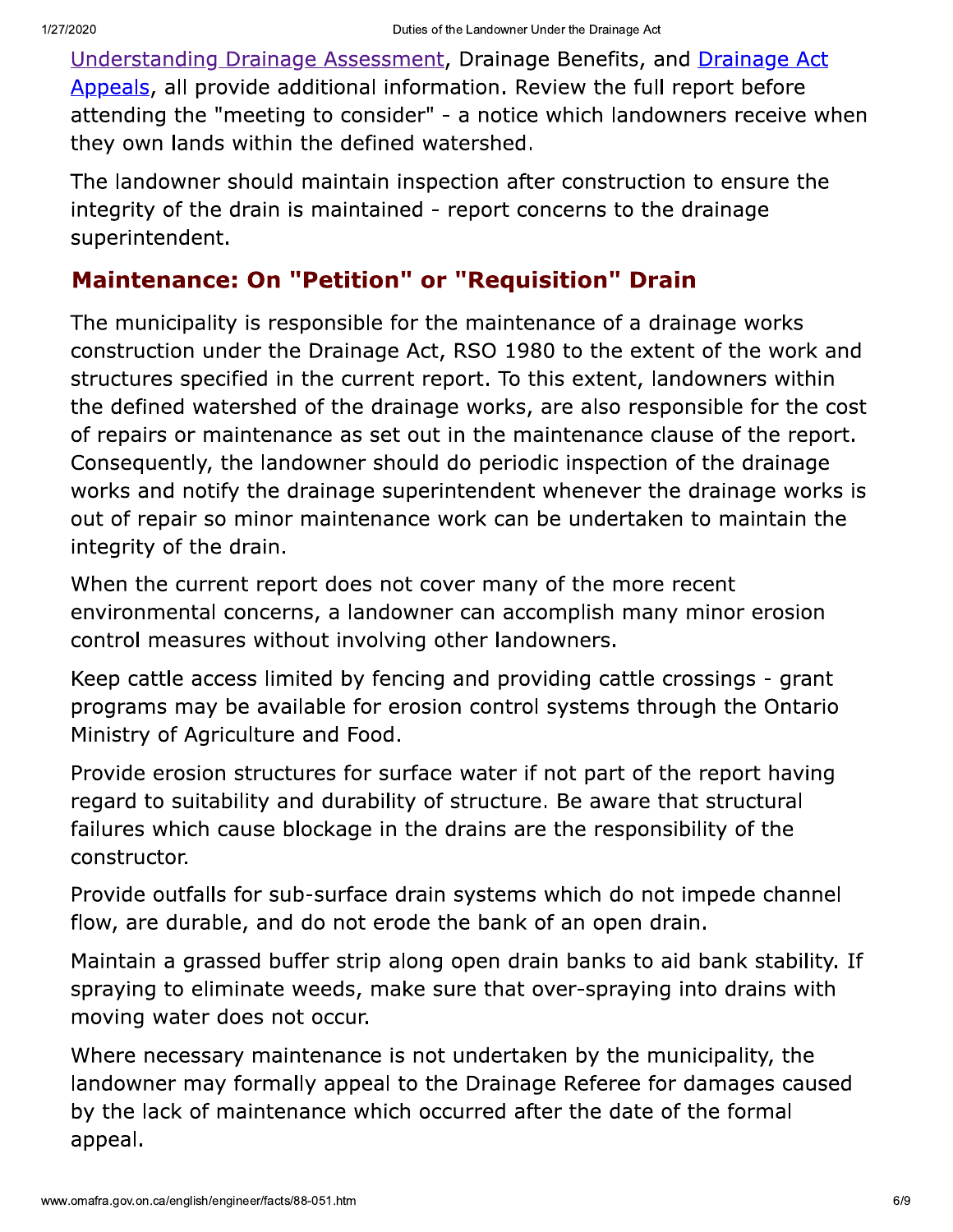Recognize that maintenance costs are borne by the upstream ratepayer in proportion to the pro-rata maintenance assessment.

#### **Reconstruction**

Where an improved outlet is required which is beyond the specifications of the current report or other structures are desired, recognize that the most prudent procedure may be to obtain a new report incorporating the desired features or requirements. The procedure for adopting the new report is almost the same as for a new petition drain. Landowners have the same privilege to express concerns at the on-site meeting and to appeal as previously discussed.

# **On-going Responsibilities**

While the municipality has the responsibility to maintain the drainage works, it is still the landowners who must frequently notice functional changes in the drainage works. Landowners should inspect the drainage works and bring any concerns to the attention of the municipality or the drainage superintendent.

When a severance occurs within the watershed, the municipality should have the seller and purchaser determine new values for the maintenance schedule in the current report - or have an engineer appointed to reapportion the maintenance schedule so the report remains current.

If lands from outside the defined watershed are accepted by council for outlet in the drainage area, the lands being brought in are liable for a cost of outlet use. This action increases the volume of water conveyed by the drain and the owner is liable for a portion of the costs of constructing and maintaining the drainage works. The owner should approach the municipality before constructing the connection so proper action for updating the maintenance schedule to account for the increased land area.

Similarly, if a change in the nature or extent of use of the drainage works is anticipated, the landowner should discuss the proposal with the municipality, to ensure the continuing integrity of the drain for all landowners involved.

If the current report does not show severances or if there is a lack of maintenance information on the current report, landowners must recognize that the municipality may find it necessary to appoint an engineer to prepare an updated maintenance schedule or a totally new report. Thus, landowners should make sure the current report is updated whenever changes occur.

# **Abandonment of the Drain**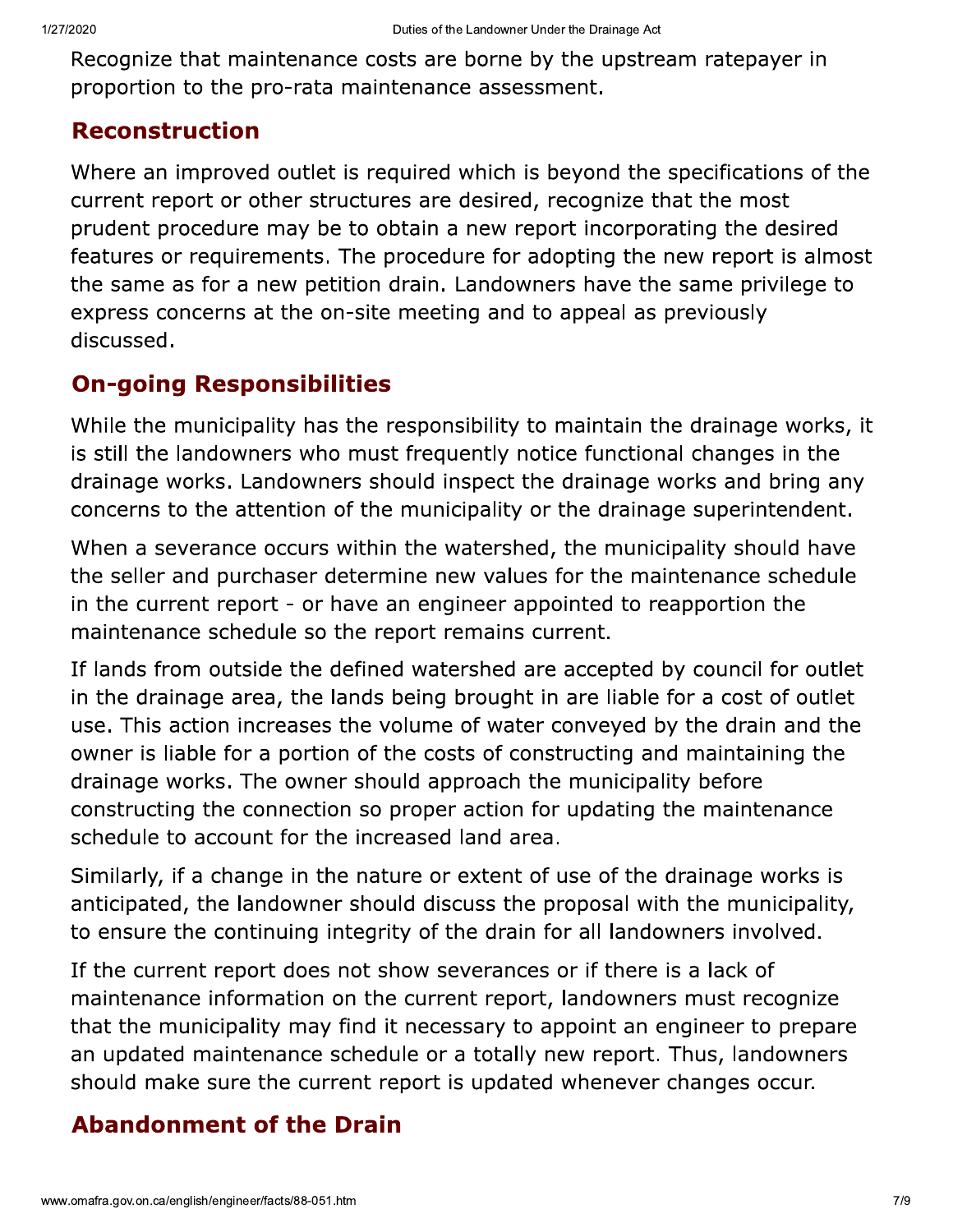If a notice proposing abandonment of all or a portion of a drain in which property has been assessed is received, the landowner should review present and future drainage needs relative to the current and future use of the property. Be aware that "abandonment" returns the drain to the status of a "natural watercourse" subject to riparian rights and obligations. Also, landowners not abutting the watercourse lose access to an outlet and are again subject to "common law". Appeals against "abandoning" are possible. See the Factsheet Common Law Aspects of Water for more information.

#### **Summary**

The Drainage Act provides a procedure whereby the municipality may, with a valid petition of landowners in the "area requiring drainage", provide a legal outlet for surface and subsurface waters not attainable under common law. In return, the landowners within the defined drainage watershed pay for the privilege of the drainage outlet. Future maintenance costs are covered as part of the drainage report.

The engineer provides the design information and the maintenance schedules from information obtained in the field and from conversations with landowners. The engineer's experience with other similar projects is valuable in preparing the design, determining necessary structures, and specifying materials, writing a comprehensive description of work requirements, estimating costs, determining a cost share based on traditional drainage engineering concepts, and preparing necessary tender documents. The drainage report forms a basis for further discussion of a drainage proposal. Factsheet Understanding Drainage Assessment discusses drainage assessments. Factsheet Drainage Act Appeals outlines appeals which are possible.

Under the Drainage Act, the municipality is responsible for maintaining the drainage works after construction. The municipality may appoint a drainage superintendent to supervise maintenance work on all municipal drains within the municipality. When the drainage report is "current", maintenance work can be undertaken without preparing a new drainage report. The drainage superintendent is responsible to the municipality and the landowners for inspecting the drain or local problems on the drain, discussing necessary maintenance with landowners, and supervising the maintenance work. The costs for maintenance are distributed amongst the landowners in the watershed according to the maintenance clauses contained in the current report.